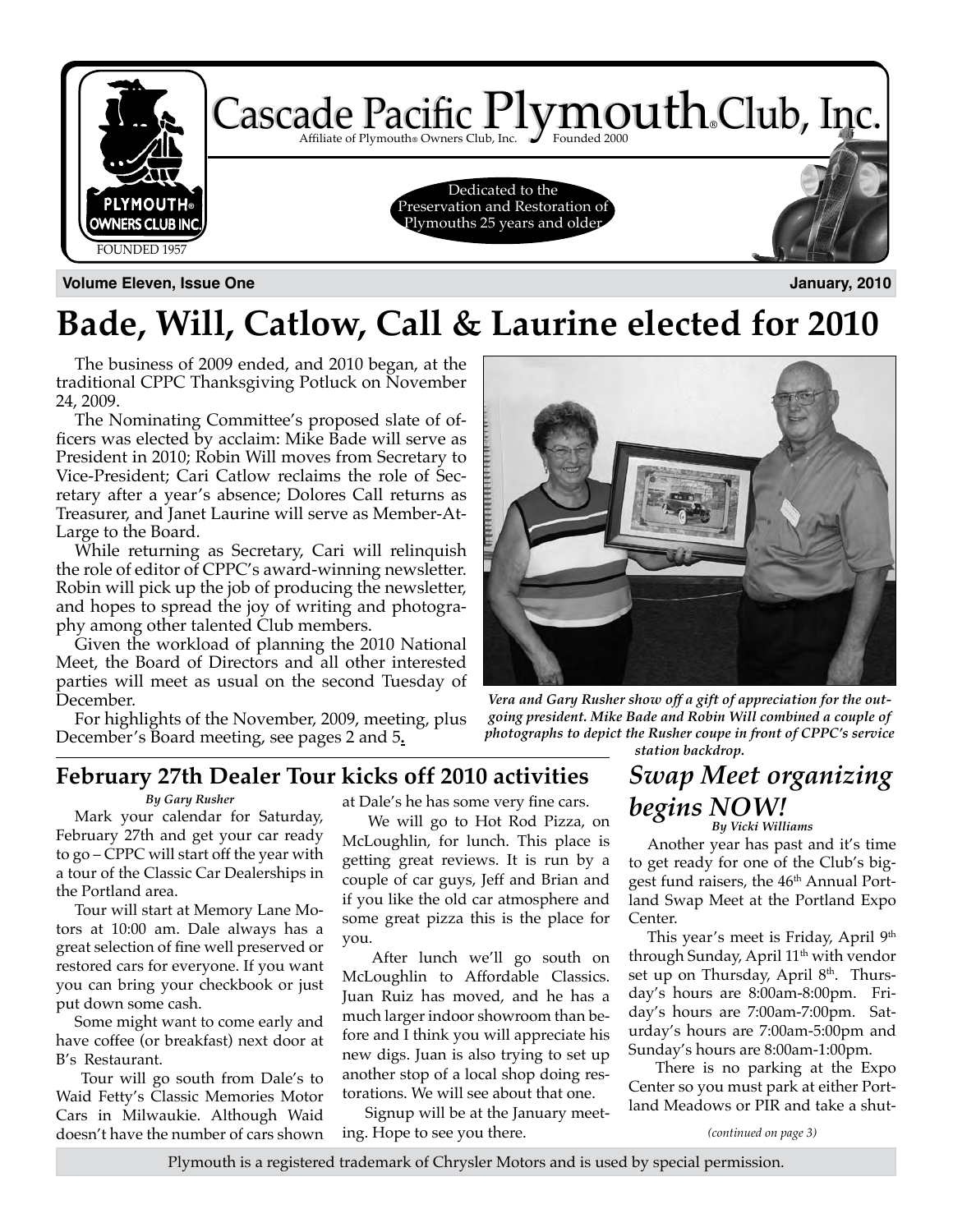#### **CPPC Officers 2010**

| 503-206-4652, Happy Valley, OR |
|--------------------------------|
|                                |
| 503-285-3437, Portland, OR     |
|                                |
| 503-427-0155, Tualatin, OR     |
|                                |

*503-209-6711, Canby, OR*

#### Standing Committees **Activities**

| Gary Rusher  503-638-5521 |  |
|---------------------------|--|
|                           |  |
|                           |  |
|                           |  |

#### **Membership**

| Bill Call, Chair 503-723-5118 |  |
|-------------------------------|--|
|                               |  |
|                               |  |
|                               |  |
|                               |  |

#### **Refreshments Coordinators**

Dennis & Jeannie Mowery....... 503-760-3184

#### **Technical Advisors**

| Ken Van Coelen  503-310-7228 |  |
|------------------------------|--|
|                              |  |

#### **Mayflower Tours**

|--|--|

#### **Newsletter**

| Please submit newsletter contributions by |  |
|-------------------------------------------|--|
| the 2nd Wednesday of each month.          |  |

#### **Membership & Dues:**

Cascade Pacific Plymouth Club, Inc. dues are \$20.00 per calendar year Membership runs January 1 through December 31. Concurrent membership to the National Plymouth Owners Club is required. http://www.plymouthbulletin.com/members.htm

**Mailing Address:** P.O. Box 2988, Clackamas, OR 97015 **Advertising Rates:** Advertising is free to current Cascade pacific Plymouth Club members. 1 column by 1 inch (black and white only) **Vendor Rates:** \$25.00 for 11 issues, 3.5" x 2" Photos accompanying classified ads are \$10.00 per newsletter. Advertisements should be

Plymouth-related services.

# **November Meeting Highlights**

The meeting was called to order at 6:30PM, November 24, 2009.

Sam Stafford was the only new member present.

Founding members of CPPC were recognized: Duanne Luckow, Jerry Klinger, Dennis Mowery, Bill Call, Dolores Call, Less Connor.

Retha Harden & her crew were thanked for managing the potluck.

A moment of silence was observed. Dinner was served.

At 7:30PM the business meeting commenced.

Don Hufschmid reported for the Board:

• Fletcher Anderson sent a DVD of pictures recalling the Model A Club picnic which CPPC joined last year. Unfortunately, it's on June 19, the same date as our National Plymouth Meet in Portland.

• Speaking of the National Meet, Board members will be recruiting for volunteers for specific jobs. Members who volunteer early will get the best jobs.

• The Board presented a gift certificate to Vicki Williams for her work on the Hot Dog-ust Day cruise-in.

Body Shop/Member Care:

• Joann Dixon is still recovering



from a broken arm she suffered a year ago. She is doing better.

• Jerry Dixon, in the meantime, is recuperating from a broken hip. A card is circulating for the Dixons, and their thank-you card was read to the membership.

• Pat Brost says his chemotherapy is going well, but he wants a wig.

• Retha Harden will be facing back surgery soon.

Technical Committee: Jimmie Fox announced that the Tech Committee currently has lots of parts on hand. The ones that were donated are free to members, the rest are reasonably priced. The committee currently has a complete 1951 Plymouth, less engine and transmission, and most of the parts will fit 1946-1954 cars. Jimmie says the Tech Committee can come to a member's location, if it's not possible to bring a car to a meeting.

Membership Committee: Lorraine Griffey reported for the last time as membership chairman, thanking her committee members for their efforts. Fourteen new members joined CPPC last year.

Old Business:

Mike Bade reported on 2010 Nationa al Meet Activities: see "Nuts & Bolts" on page 5 for a summary.

Gary Rusher says he has already received registrations from Ontario, CA and the East Coast, and reservations are showing up at the motel already. Twelve cars are coming from California, and the stops on their drive are already planned. The NW Prowlers Club is planning a tour in June, 2010, and will stop by the meet even though their cars are not eligible for judging.

Following the election of officers, Gary called Don Hufschmid and Dennis Mowery to come forward. Dennis is leaving the board after a year as member-at-large. Don was recognized for perfect attendance for the last 5 years at CPPC meetings.

Mike and Robin were recognized for graphics work relating to the 2010 Meet. Robin and member Jerry Dixon will be splitting newsletter duties for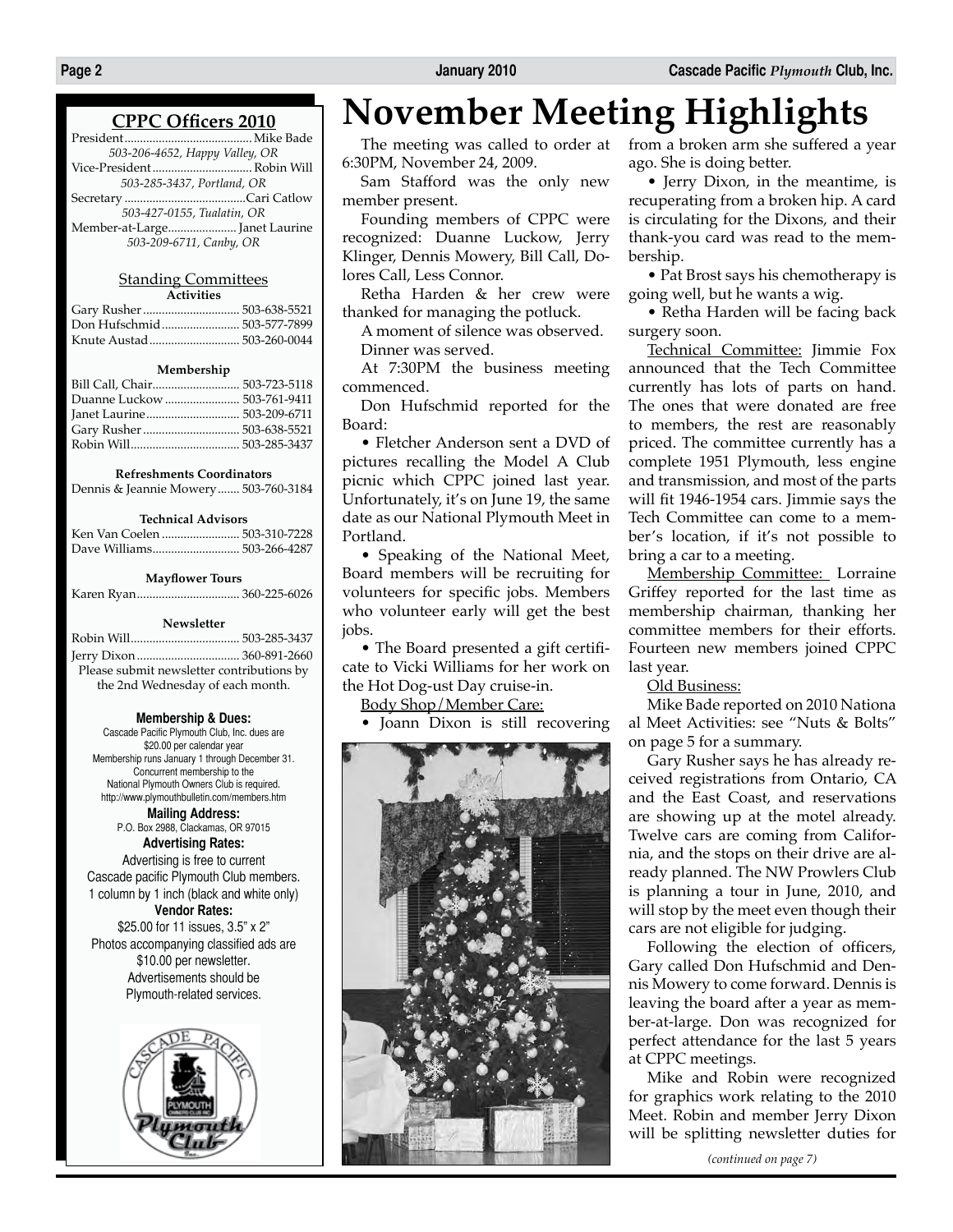# **The Steering Column, A Message from the President**

Well, it is the start of another year for our club. Over the years a lot of people have come and gone, yet we still seem to keep a very respectable membership. I value each and every one of you for your contributions to the success of

the club.

I feel that I have big shoes to fill this year, following past CPPC presidents that have kept the club on a consistent course. It is a privilege to be in

this position and I feel we have a good slate of officers to help get things accomplished as needed.

I am working with Gary Rusher, our out going CPPC President, for advice on how he did things the past two years. So far it seems a little too quiet since the November membership meeting and election, so let me hear from you.

The life-line of our club has always been the Newsletter. Robin Will is going to need your input to continue to make it a success. He has the technical skills and talent. Pitching in to write articles is a huge help, and please take your cameras out and about and get those Plymouth pictures for the newsletter. Having been in his situation for six years, I know it takes many hours and even days to put out a quality newsletter.

As of this writing, we still do not have a person in charge of tours and activities for the year. Gary has been working to put together some quick tours to get the year off to a good start. For now I am scratching my head to come up with ideas. I am sure a few of you will have good ideas for tours and guest speakers for the monthly meetings. Please give me a call or volunteer to head up this important committee.

**Involvement:** Let's all make an effort to do something for the club each month. Write a short member feature, technical article, call an ill member, go on a Mayflower tour, attend monthly tour/activity, or meet for a lunch and talk cars ( I have time now if you do).

As you all know we are foregoing the Annual Cruise-In at Haggen's in Oregon City to have the National Plymouth Owners Club Meet here, June 16-20. Gary and I have been busy getting meet details and registration information into the National Plymouth Bulletin.

Robin Will is building the club website, posting information for people to see so that they can make plans to attend the Meet (www.cascadepacificplymouth.org). Check-out the website for additional details as the Meet approaches.

Major decisions we have made are the official Meet t-shirt design, dash plaques ( I will have Robin post on the website), and awards design. Information has gone out to the POC Regions so they can forward to their members.

There are two POC groups who plan on caravanning to Clackamas for the



*OUT & ABOUT: Fleet buyers in the 1930s and 1940s prized Mopar products for their durability, and many Plymouths served as taxicabs over the years. Mike and Donna Bade found this Plymouth cab at Universal Studios in Orlando, Florida.*

National Meet. One group is coming from the East, taking approximately 14 days. Another is coming from the Golden State Region, taking 4 days. We are starting to get phone calls from around the country and Canada, re- *(continued on page 7)*

# **February 18th Mayflower Event:**<br>Quilting Workshop at Zion Menno-

nite Church, 6124 S Whiskey Hill Rd, Hubbard, OR ( 3 miles east of Hubbard). We'll meet at the church Thursday, February 18, 10:00 am, tour the show and have soup lunch there. Everyone is welcome.

#### **SWAP MEET continued from page 1**

tle bus over to the Expo Center. The swap meet at PIR is also taking place this same weekend and opens a day earlier.

 As always we need club members to volunteer to work the Club booth and volunteer to help set up and tear down.

 Dave and Vicki Williams are unable to participate this year so there will be some additional logistics to take care of. Someone will need to be responsible for the cash box each morning and evening and someone will need to ensure that all hours are covered with Club volunteers.

There will be a sign up sheet at all of the member meetings until the meet. We ask volunteers to work two hour shifts and entrance to the swap meet will be covered by the Club.

Set up will be Thursday and tear down is 1:00pm on Sunday. Of course there won't be a swap meet without items to sell! So it's time to start cleaning out those garages and donating your unwanted treasures so they can be recycled to someone else. Hopefully there will be a pricing meeting prior to the meet in order to get all the items located together and priced and ready to sell.

Keep watching the newsletter for the latest news on the Swap Meet.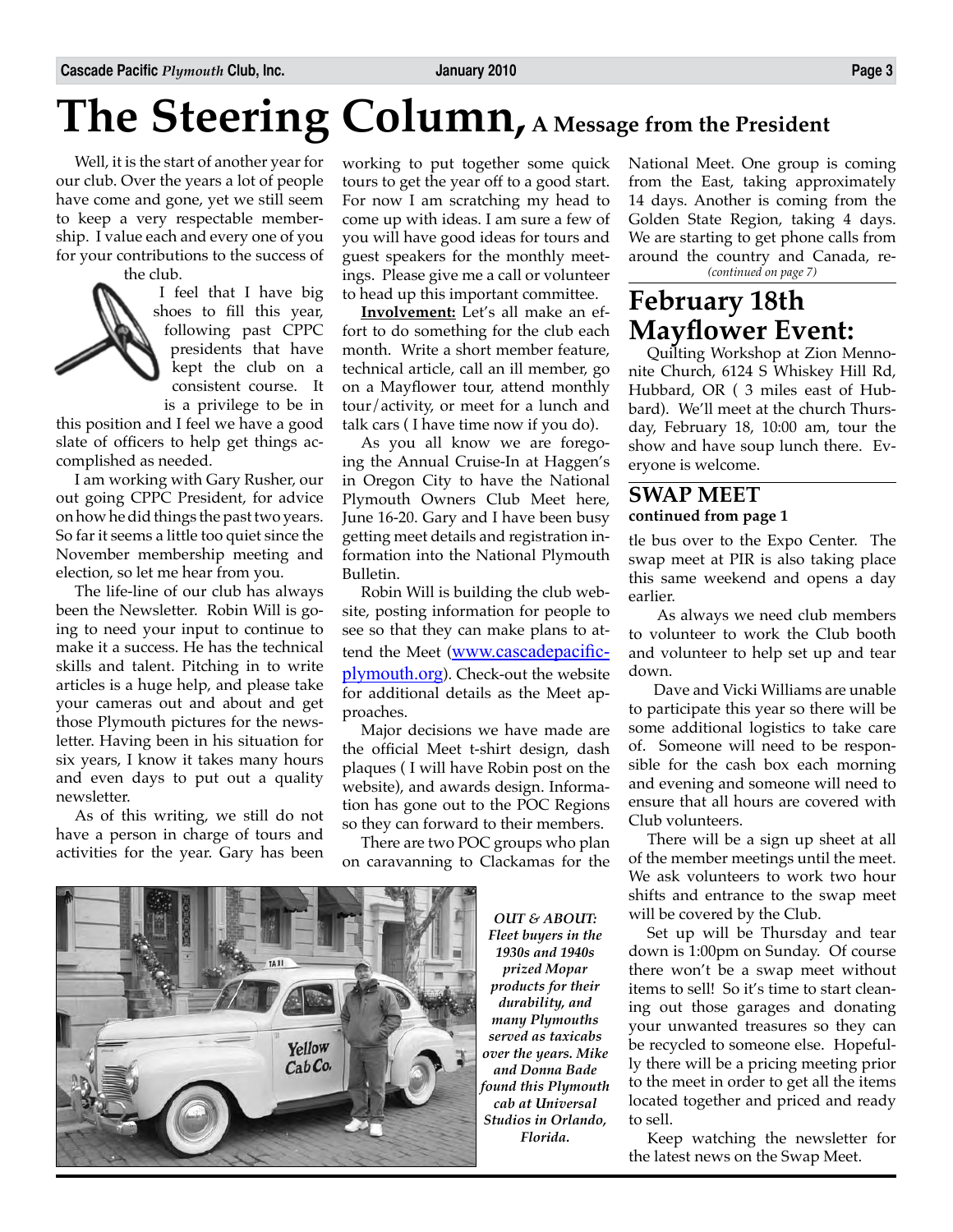# *Three Fords & a Plymouth* **Bill Call goes a little crazy at auto auction**

#### *By Robin Will*

Bill Call and Sam Stafford had returned from their trip to Raleigh Classic Car Auctions in time for the November, 2009, CPPC potluck. Club members at the potluck kept asking him what he had bought, but Bill wasn't talking.

The truth came out on December 16, when a big orange truck from Excellence Auto Carriers, Inc., pulled up outside Bill's warehouse and delivered four vehicles.

The first was a 1931 Ford Model A Post Office truck. Bill had been wanting one of these for a long time, but they are getting hard to find. The Model A was the reason Bill and Sam headed for North Carolina in the first place. This wasn't the one they looked at in Raleigh -- they found this one in St. Louis instead, but that's a story too long to tell here.



*Bill & his 1966 Mustang. The white-over-red convertible will most likely be grand prize for a charitable raffle. Photo by Sam Stafford*



*The 1931 Ford Post Office Truck will become part of Bill's permanent collection.*



*1977 Ford Pinto, only 16K miles and it looks brand new!* 



*The yellow 1968 Roadrunner is a 62,000-mile original. It doesn't have power anything - the original owner apparently wanted all of the power delivered to those (optional) Torq Thrust wheels.*

The second car down the ramps was a 1966 Mustang convertible, a pretty nice, fairly recent restoration. It will probably be raffled for charity somewhere -- Bill, himself a cancer survivor, supports several non-profit organizations who would love to see a grand prize like this one.

Third was a little yellow Pinto, 1977, to be exact, with only 16,000 miles on it. It has "impulse buy" written all over it, but it is a historically significant car, rare in this condition. Bill thinks it will eventually follow somebody home.

Last, nestled way up in the top deck of the closed van, was a 1968 Plymouth Roadrunner.

The new Roadrunner was the hit of 1968 in the U.S.A. In the four years since "muscle car" had become a household word (assuming you'll grant that the 1964 Pontiac GTO was the first), muscle cars had gotten more elaborate, and way more expensive. Young people, the folks most likely to want a car like this, were finding it tough to afford one.

Mopar engineers rode brilliantly to the rescue. They goosed the bulletproof 383 CI V8 to a new level by using parts from the Super Commando 440, added some sensible braking and suspension modifications, put that screamer into a light Belvedere body . . . and got it to the showroom for a bit under \$3,000.

*(In 1968 my parents paid \$3,400 for a Volvo 142S. What in the world were they thinking?)*

The option list for Roadrunners was long, but you got more bang for your buck if you kept it simple. The car that Bill and Sam brought home is a good example. The wood-rimmed steering wheel seems to be the only appearance option. It has the basic bench seat in front, and the Torque Flite selector is



*BEEP-BEEP! Chrysler paid \$50,000 to Warner Brothers for the use of the bird and the funny horn, but they probably didn't need the gimmick: they forecast sales of 2,500 in 1968, and ended up selling 45,000 of the muscle cars.* 

on the steering column. There is a radio. The only other visible option is the beefy Torq Thrust wheels: this car was all-business, on a budget.

Early inspections reveal that this Roadrunner is exactly what it looks like: a gently-used, 62,000 mile original.

*(Who in the world could stand to have one of these, and drive it so little?)*

The Roadrunner will fit into Bill's lineup of Plymouths, somewhere between the 1931 PA roadster and the 1988 Gran Fury police special.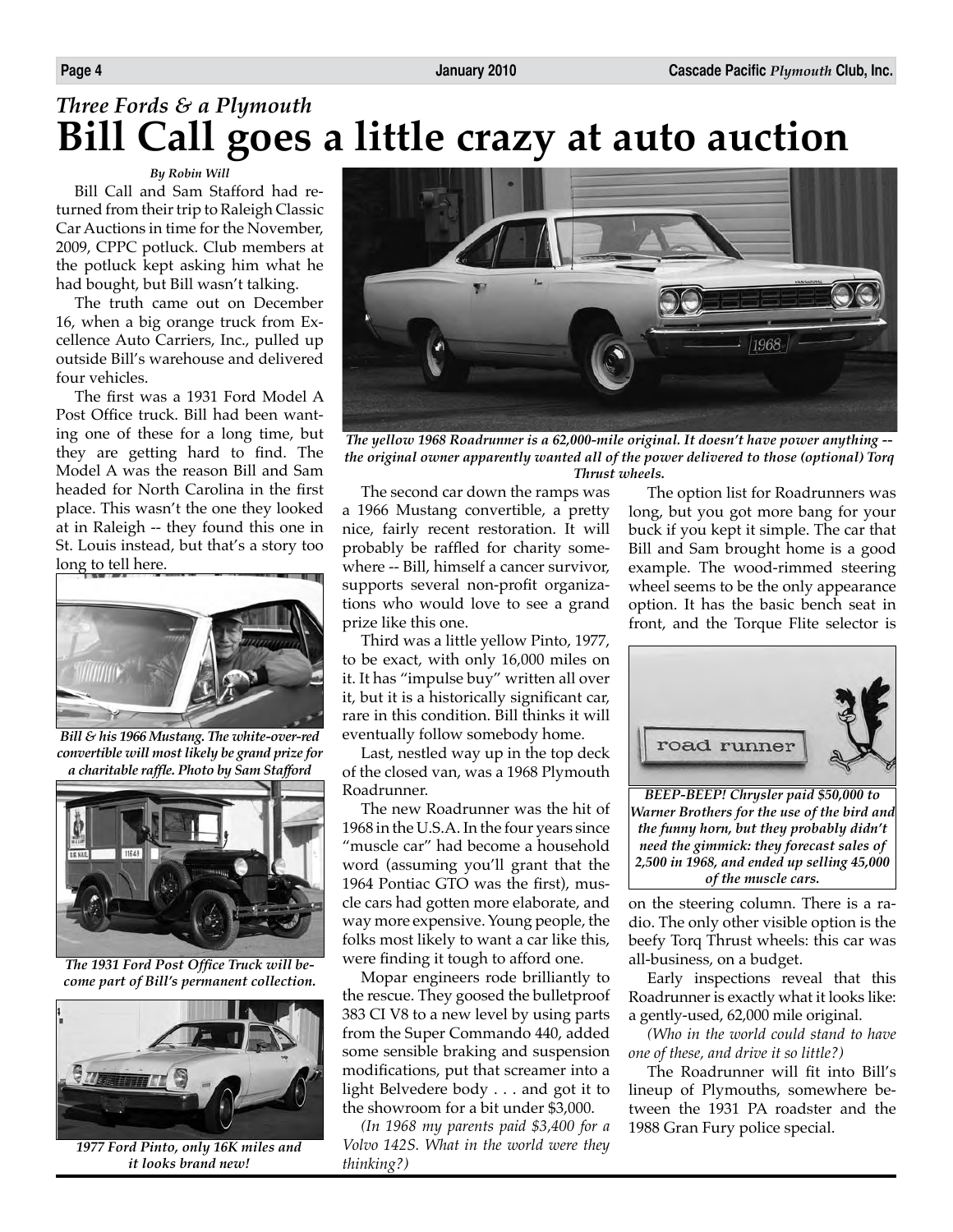### *Most of the show was under cover* **Weather was no problem at Canby Swap Meet**

#### *By Mike Bade*

To kick off the new year a few of the Cascade Plymouth guys met up at the2nd Annual Canby Swap Meet, January  $15<sup>th</sup>$  to look for parts and a little bonding. A few Plymouth folks were kept away with the rainy weather, but most of the swap meet turned out to be under cover.

If you were looking for older car stuff you would have been disappointed, most of the stuff was later model cars and trucks. We came across a few interesting vendors selling reproduction parts and manuals and racing and rod magazines. We also got a few ideas that we could use for goodie bags and Auction items at the upcoming 2010 Meet.

Gary Rusher found some Mopar gauges to sell on Ebay and got a few leads on carburetors for his Plymouth project. I found a couple of great books to add to my collection, I am a sucker for a good car book.

Dave Williams, Ken Van Coelen and Denise Rice were also spotted looking for a good find. When we saw them they had not discovered anything, so we shared a few stories and caught up on what they had been up to and posed for a quick photo.

Keep a look out in the CPPC Newsletter for upcoming events and activities for the rest of the year.

### **Sign-Up Sheets from November Meeting**<br>Technical Committee: Ken Van

Technical Committee: Ken Coelen's name was the only one on the sign-up sheet.

Membership Committee: Bill Call, Duanne Luckow and Janet Laurine signed up.

2010 Event Committee: Lee Powell, Barbara Rice, Sam Stafford.

Refreshments: January, Catlow-Hufschmid-Griffey; February, Pat & Patty Brost; March, Gary & Vera Rusher; April, Don & Karen Ryan; May, Lee & Peni Powell; June, Philis & Ken Van Coelen; July, Dave & Vicki (Williams?); August, Hot Dog Feed; September, Scott Johnson; October, Bade; November, Retha & Gary Harden.



*Dressed for January: L-R, Dave Williams, Ken Van Coelen, Gary Rusher, Mike Bade, and Dennis Rice checked on the Canby Swap Meet on January 15, 2009.*

# **NUTS & BOLTS:** December's Board Highlights Secretary Robin Will reported that a ballot circulated from the floor, amending requirement for

reading of bylaws at meetings, failed by a count of 10-3.

2010 Meet: Mike Bade circulated a tentative budget, and items were discussed line-by-line.

Meet Security: Don Hufschmid volunteered to head a Security Committee, and mentioned that Scott Johnson had offered his assistance. Mike says he can make vests to identify security personnel if necessary.

Hospitality Room: Bill Call stressed the importance of the hospitality room for the meet. In his experience, people use the hospitality area heavily. It should be staffed at all times. JoAnn Dixon is in charge.

Registration Fees: Moved, seconded, passed that CPPC members will be charged the same meet fees as anybody else.

Open Show registrations: That part of the event will be like a cruise-in, and different registrations forms will be circulated for that event. Gary expects to have goodie bags and some awards for Open Show participants, but plans nothing for visitors who park in the Honored Guests lot.

Late Registration: It will not be possible in judged classes, where there will be a specific cut-off date. The Open Show will be like a cruise-in, and guests may register when the show up.

Special Awards: The Special Awards item should stay in the budget, for \$150.

Tee Shirts: The big meet logo will go on the back; a smaller POC logo will go on the front. Registered guests will get blue shirts. Worker bees will get serene green shirts. CPPC members shirts will be yellow. Judges will be given tan shirts. All of the above moved, seconded, passed.

Marketing: In light of the unreliable schedule of the national POC Bulletin, Robin asked about the possibility of using the national POC mailing list to send out a bulk mailing nationwide. Gary said he'd discuss it with the National Club.

Mike Bade suggested we try to obtain a list of attendees for the last 3 National Meets, and mail to them.

Evergreen Aviation Tour: Raise the price from \$42.50 to \$45.00 to avoid price competition with the other tours. Moved, seconded, passed.

Ladies' Tour: Patti Brost will manage it. The amount in the budget is what was charged in Maryland.

Columbia Gorge Interpretive Center Tour: Jerry Klinger says it will take too long, and involve too much freeway driving, to go all the way to Stevenson as proposed. He suggested that the tour be limited to the Columbia Gorge Scenic Area, with lunch at Multnomah Falls, and he says that ODOT will open the recently-restored Oneonta Tunnel for old-car groups. This would limit the trip to about 6 hours, rather than the 9 or more for a drive to Stevenson. Duanne Luckow will discuss the matter with Alan Tiffany.

Volunteers So Far:

Tom Fox volunteers to serve as liason with the hotel for scheduling, arranging for lights, microphones, tables, chairs, etc.

Dave Williams has volunteered to serve as Meet Mechanic, to help out visitors whose cars develop problems.

Don says he will chair a security committee to come up with recommendations, and Scott Johnson has offered his assistance on security issues.

JoAnn Dixon will be in charge of the hospitality room.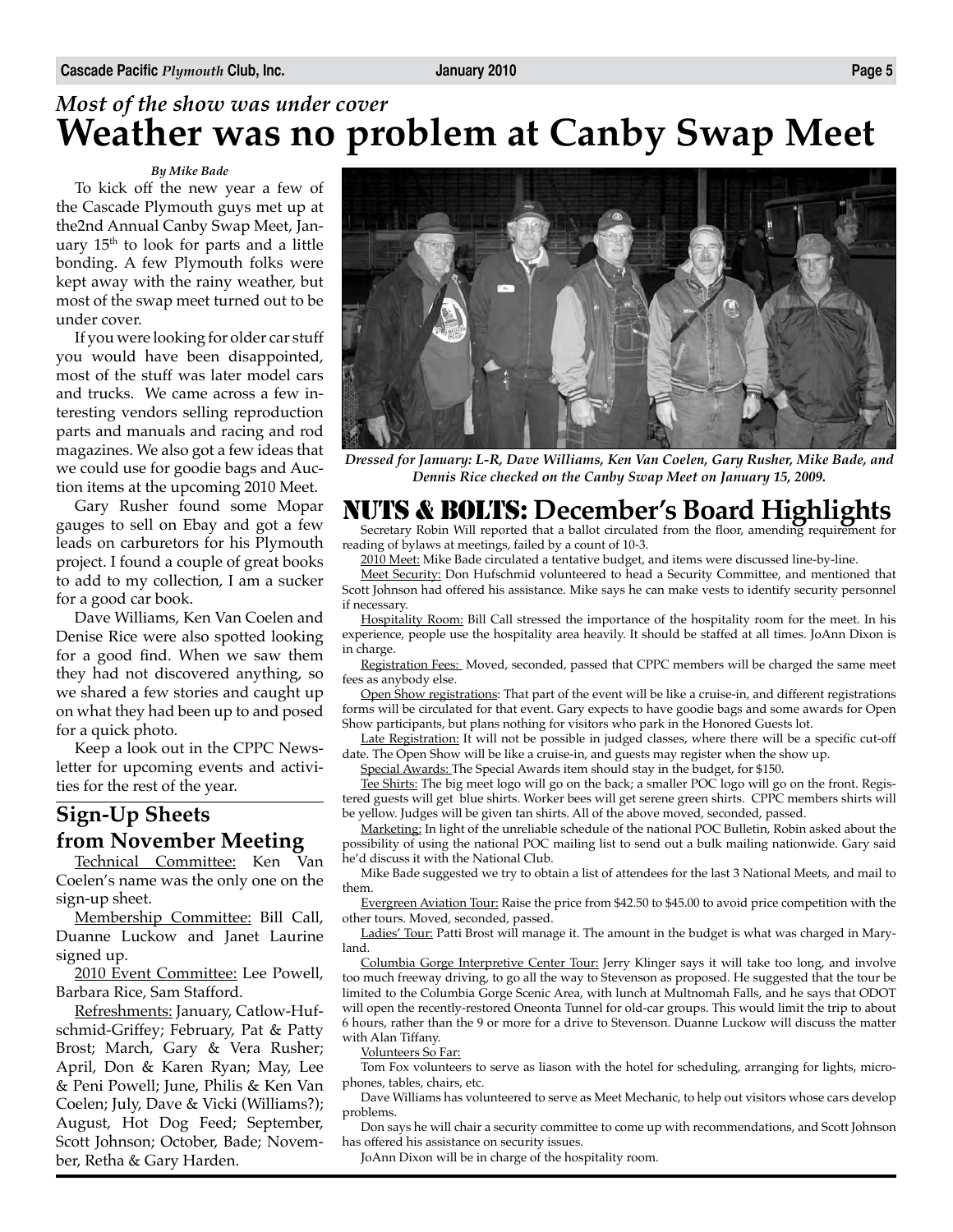# **BODY SHOP & REPAIRS**

Vera Rusher had an altercation with a curb during a vacation just before Christmas. She collided with the ground, fracturing her cheekbone, wrist, and two places in her humerus (upper arm). The vacation was a total loss but she is healing remarkably quickly. The doctor is impressed with her progress and she is now in physical therapy.

The Hardens are climbing out of the cycle of health issues that have plagued them. Retha continues a slow recovery from back surgery right after Thanksgiving. Gary's post-treatment follow up gave him a clean bill of health so he is taking care of Retha.

Jeanette Dimick lost her brother earlier this month as a result of traumatic injuries he sustained six months ago when he was struck by a car. Jeanette seems to have spent more time in Canada caring for her brother and her mother (who was hospitalized at the same time for an unrelated condition) than she has spent at home. We have missed her and Bob at our meetings and events. Our condolences go to their families.

The Dixons are making great progress. Jerry is getting around with a walker as his broken femur (just below the hip) heals, and Joanne says the range of motion continues to improve for her right arm. They plan to join us at the January membership meeting.

Karen Ryan is feeling well and quilting up a storm. Maybe she'll bring some to the meeting so we can admire them.

Pat Brost completed four of six scheduled chemotherapy treatments and his blood tests showed him to be cancer-free. No more treatments required!

Let us know of anyone who needs encouragement or, as some mechanics say, "a pat on the gas."

Lorraine Griffey 503-666-2222 lorrainegriffey@yahoo.com Cari Catlow 503-427-0155 cari\_catlow@yahoo.com

# FEBRUARY BIRTHDAYS

*Happy February Birthday Wishes to the Following Members:*

*Dave Benfield — 1 Ken VanCoelen — 7 Tanya Becker — 8 Bob Hamilton — 9 Dave Williams — 12 Patty Brost — 12 Gary Rusher — 17 Arlene Neumayer — 18 Mel Nilsen — 18 John Crocker — 20 George Wessitsh — 22 and to any others who prefer to celebrate anonymously.*



# **2010 REFRESHMENT SCHEDULE**

| Catlow-Hufschmid-Griffey          |
|-----------------------------------|
| Pat & Patty Brost                 |
| Gary & Vera Rusher                |
| Don & Karen Ryan                  |
| Lee & Peni Powell                 |
| Philis & Ken Van Coelen           |
| Dave & Vicki Williams             |
| <b>Hot Dog Feed</b>               |
| September<br><b>Scott Johnson</b> |
| Mike & Donna Bade                 |
| November<br>Retha & Gary Harden   |
|                                   |

### **Cascade Pacific Plymouth Club Technical Committee 2008**

*The committee meets at Jimmie Fox's garage the 1st Saturday of each month. Please call for address and directions.*

| Jimmie Fox (Chair)  503-774-3441 |  |
|----------------------------------|--|
| Duanne Luckow 503-761-9411       |  |
| John Sweeney 503-281-5159        |  |
| Dave Williams 503-266-4287       |  |
| Charles Willis 503-668-0129      |  |
| Ken VanCoelen 503-310-7228       |  |
| Dennis Markovich 503-663-1831    |  |
| Marlo Edman 503-287-3753         |  |
|                                  |  |
| Bob Dimick360-885-1113           |  |
| Loren Bennett 503-201-5537       |  |
| David Pollock  250-743-4849      |  |
| Tony Gemma  503-631-4735         |  |
| Tim McCarthy  503-620-8438       |  |
| Philip Post 541-535-1860         |  |
| Dennis Rice 503-393-7231         |  |

| <b>Jimmie Fox (Chair) </b><br>503-774-3441 | No email, please           | Portland, OR             |
|--------------------------------------------|----------------------------|--------------------------|
| <b>Duanne Luckow 503-761-9411</b>          | daluckow@aol.com           | Portland, OR             |
| John Sweeney 503-281-5159                  | No email                   | Portland, OR             |
| Dave Williams<br>503-266-4287              | ilikemopar@aol.com         | Canby, OR                |
| Charles Willis………………<br>503-668-0129       | upandstuff@netzero.net     | Sandy, OR                |
| Ken VanCoelen  503-310-7228                | plymouthken@q.com          | Milwaukie, OR            |
| Dennis Markovich<br>503-663-1831           | No email                   | Boring, OR               |
| Marlo Edman<br>503-287-3753                | medman@teleport.com        | Portland, OR             |
| Pat Brost503-761-2792                      | pbrost0212@yahoo.com       | Portland, OR             |
| <b>Bob Dimick</b><br>360-885-1113          | bjdimick@q.com             | <b>Brush Prairie, WA</b> |
| 503-201-5537<br>Loren Bennett              | lorenb65@verizon.net       | Hillsboro, OR            |
| <b>David Pollock  250-743-4849</b>         | dnpollock@shaw.ca          | Shawnigan Lake, BC       |
| Tony Gemma  503-631-4735                   | n7yga@ccwebster.net        | Oregon City, OR          |
| Tim McCarthy<br>503-620-8438               | timmccart@aol.com          | Tigard, OR               |
| Philip Post 541-535-1860                   | harrigerj@charter.net      | Talent, OR               |
| <b>Dennis Rice 503-393-7231</b>            | blue51plymouth@comcast.net | Keizer, OR               |
|                                            |                            |                          |

*If you have a question for the Technical Committee, please call one of the above. We will do all we can to help you with your car. NOTE: Keep this List handy for future use.*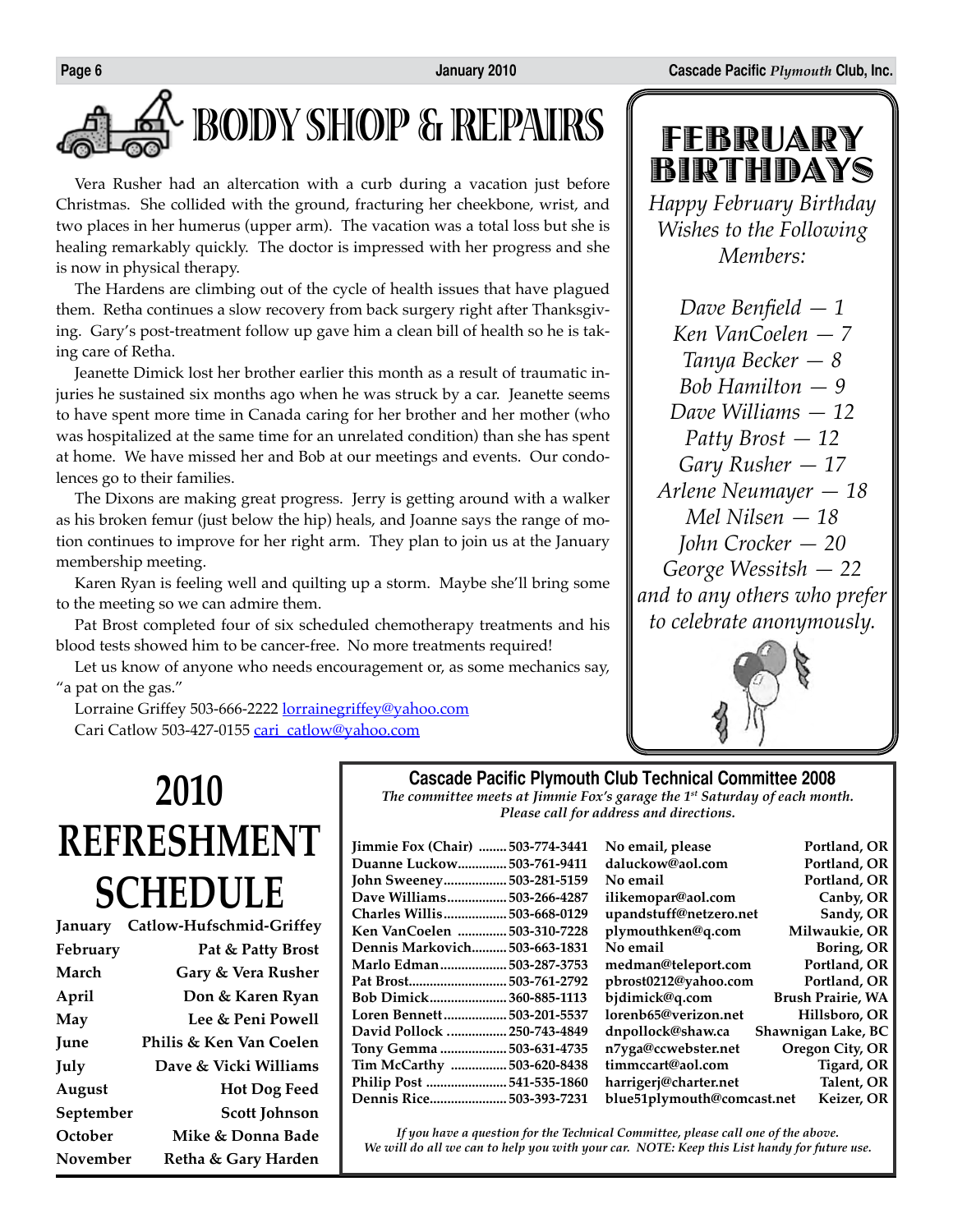# **Bades discover Eastern Washington truck graveyard**

*By Mike Bade*

We have driven back and forth to Spokane for thirty years, visiting family and friends, and never stopped for more than gas and a burger along the way.

The community of Sprague, Washington is a sleepy farming community off I-90, left behind when the freeways were built. There are no big fancy chain restaurants or attractions; just unassuming residences, large farms with farming equipment, and a tall church steeple that can be seen from the freeway, so why stop? In a spur of the moment decision and against Donna's wishes, we did stop for the first time. I was not sure what I would find, but I had to try and see for my self.

The white church steeple caught my eye, high above the old buildings, down across the railroad tracks. I made my way toward the church.

I had not gone more than a few

#### **STEERING COLUMN continued from page 3**

questing information about the Meet, so it is becoming very real to those of us on the frontline.

Being in the middle of all the preparations it is getting exciting and nervous at the same time. We still need help with all planned activities, banquet, judging, and hospitality. If you regularly attend monthly meetings, there will be signup sheets for the various work times. If you are out of town, we could post schedules on the website where we will need help.

We will have only one chance to make this Meet a success. If history with our own Cruise-In is any indication, I am sure that we will set the mark for which all other POC Meets will be measured.

I look forward to a successful year as your president. I will rely on your participation to help wherever you can to help achieve our goals.

Mike Bade

mdscbade@msn.com 503-206-4652 home 503-702-2480 cell

blocks and to my surprise off to my left I saw a huge parking lot filled with old farm trucks. I could not believe what I saw: farm trucks from the thirties through the fifties, all retired after what must have been years and years of hard work in the fields and farms in the community.

Along the way each owner had put their mark on them, a new layer of paint to cover the old as well as a dent or two, bailing wire to hold a broken latch, and cracked and weather glass; all adding up to one cool find for a photographer like me.

Each truck exhibited it's own personality to me. I zoomed in on the details like the

radiator grills, hood ornaments, hood and door handles, window glass. Trying to get the right angle for each truck looking for the right lighting is always a challenge to capture the perfect image. I kept waiting for someone to come and tell me to get in my car a leave but, about 45 minutes later I had pretty well documented as much as I could.





My first adventure off the beaten path was a success, would there be

more or was this a fluke, only time will tell. Now that I have had time to go through the images, I still can't believe the "find". Of coarse I have no idea who else has made the same discovery before and after me, but I have my images and am anxious to share them.

#### **HIGHLIGHTS OF NOVEMBER MEETING continued from page 2**

the next year.

Dolores Call was congratulated for being the only Treasurer CPPC has ever had.

Cari Catlow, outgoing newsletter editor, will be returning as Secretary. Under her leadership CPPC won a Golden Quill award for the quality of the club newsletter.

Mike Bade presented Gary Rusher with a framed picture of his car, in recognition of his years as President.

Duanne Luckow showed a video of

Plymouth commercials from 1959 to 1969, and a scary video from the mid-30s where a crew rolled a Plymouth over & over down a hill, then started it and drove it away.

Door Prizes: were won by Pat Brost, Al Tiffany, Ken Van Coelen, Rtha Harden, Peni Powell, and Les Connor. In addition, eleven members took home their table centerpieces.

The 50/50 Pot amounted to \$67.00. Knute Austad took it home.